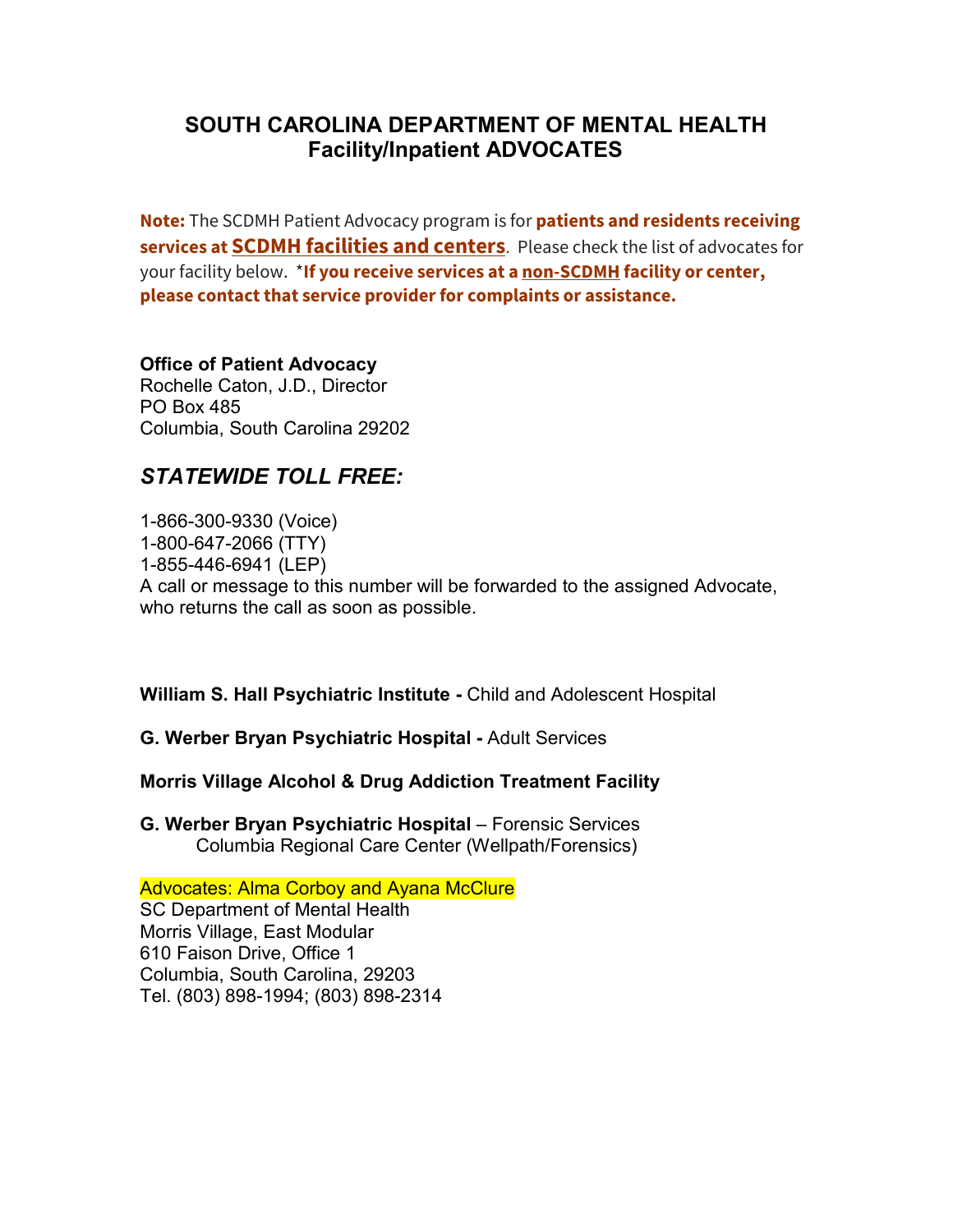#### **Patrick B. Harris Psychiatric Hospital**

Advocate: Rosalind Wilson

SC Department of Mental Health P.O. Box 2907 Anderson, South Carolina 29622 Tel. (864) 965-9856

#### **C.M. Tucker Jr. Nursing Care Center**

### Advocate for Stone Pavilion: Patricia Brown

2200 Harden St. Columbia, South Carolina 29203 Tel. (803) 737-5442

#### Advocate for Roddy Pavilion: Nan Loadholt

2200 Harden St. Columbia, South Carolina 29203 Tel. (803) 737-5447

#### **Richard M. Campbell Veterans Nursing Home**

**SCDMH Contract Monitor: Greg Gambrell** 

4605 Belton Highway Anderson, South Carolina 29621 Tel. (864) 261-6734

#### **Veterans Victory House**

#### **SCDMH Contract Monitor: Cynthia Helff**

2461 Sidneys Road Walterboro, South Carolina 29488 Tel. (843) 538-3000

#### **Palmetto Patriots Veteran Home**

#### **SCDMH Contract Monitor: Anthony Fields**

120 Hampshire Drive Gaffney, SC 29341 864-224-3898

#### **Veteran Village**

**SCDMH Contract Monitor: Julius Rivers** 1200 E National Cemetery Rd Florence, SC 29506 Tel. (843) 432-4605